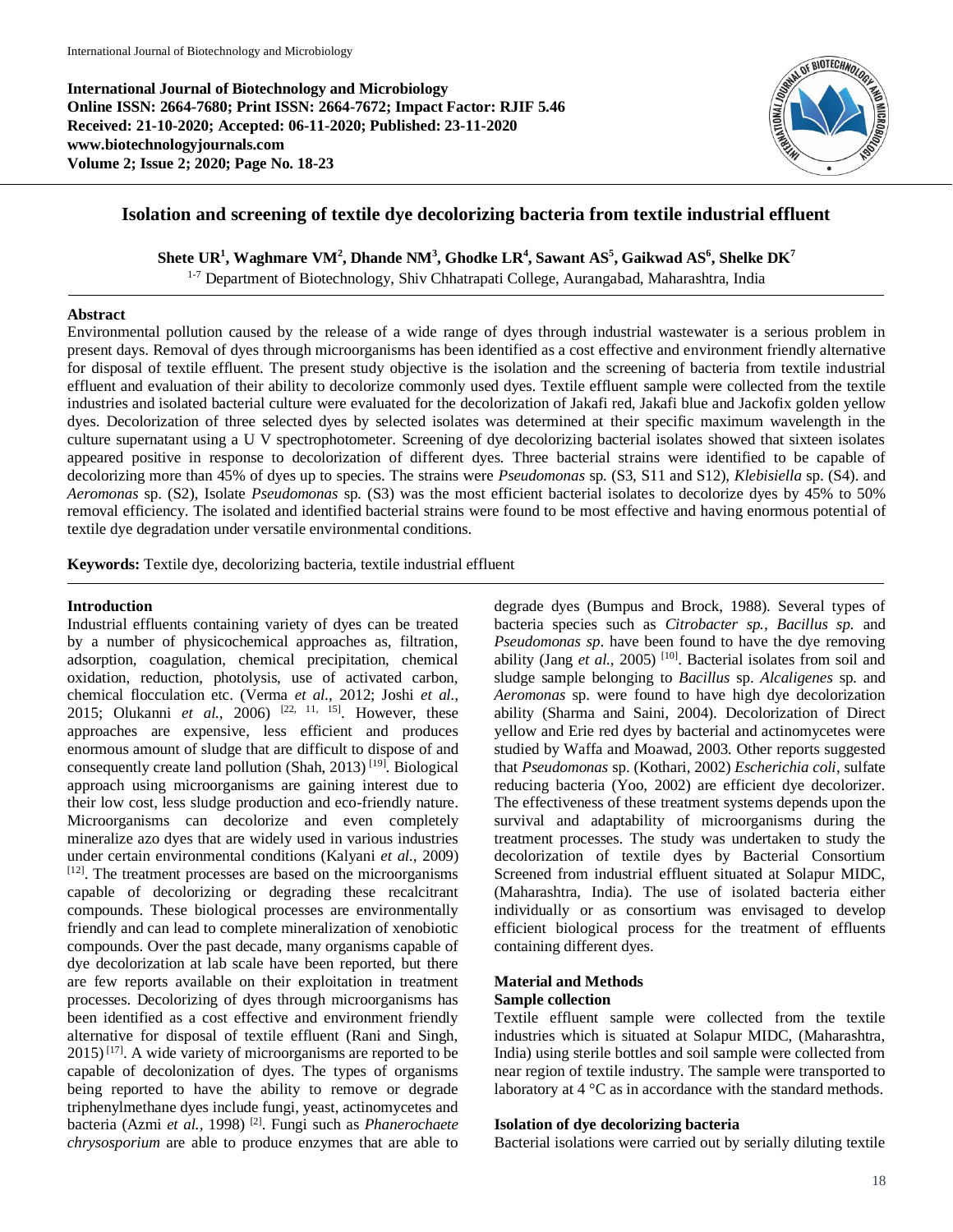effluent samples in sterile distilled water were subsequently plated onto nutrient agar plates (Cappuccino et al., 1996)<sup>[5]</sup>. The plates were incubated at  $37 \pm 2^{\circ}$ C for 24 h and colonies with distinct morphology were picked up and purified by regular subculturing. The strains were maintained on slants of nutrient agar.

## **Screening of dye decolorizing bacteria**

Isolated bacteria were used for the decolorization and degradation of Jakafi red, Jakafi blue and Jackofix golden yellow. The dyes stock was prepared at a concentration of 1ppm in sterile distilled water, filter sterilized and stored for further use at 4 °C. In the dye degradation study, the initial concentration of dye was kept at 10 ppm. Fifteen morphologically distinct bacterial isolates were tested for their ability to degrade the textile dyes. The isolated bacterial strains were screened out by incubating them on Nutrient Agar containing 100 mg L-1 Jakofix red, Jakofix blue and Jackofix golden yellow. The nutrient agar medium incubated at 37° C for 24 hrs. After the incubation, plates were observed for clear zone. The screened culture was transfer to agar slant and store 4 °C for further study.

#### **Identification of selected bacterial isolates**

The isolated bacteria were subjected to Gram staining, morphological and biochemical characterization as described by the Bergey's Manual of Determinative Bacteriology, 8<sup>th</sup> edition. The tests performed were IMViC, starch hydrolysis, catalase, oxidase, H2S production, fermentation of lactose, dextrose and sucrose.

#### **Dye decolorization assay**

Decolorization experiment of those three selected dyes was performed by using 0.002 g/l of dye in 15 ml test tubes containing 10 ml of nutrient broth. A 100 μl of 24 h old bacterial culture corresponding to Mcfarland standard 0.5 was used as inoculum to inoculate the dye supplemented broth. The inoculated test tubes were incubated at  $37 \degree C$  for 1, 3 and 5 days to check the absorbance. Following incubation, decolorization of dyes by selected isolates was determined at their specific maximum wavelength in the culture supernatant using a U V spectrophotometer. After incubation at each time period, samples were centrifuged at 10,000 rpm for 10 min and the supernatants were subjected to UV-spectrometry and the absorbance was recorded. The uninoculated media with JR, JB and JG dyes were used as respective blank for the dye decolorization assay. The percentage of dye decolorization was calculated as stated before (Alalewi and Jiang, 2012)<sup>[1]</sup>.

$$
Decolorization (\%) = \frac{ (Initial OD-Final OD) \times 100}{Initial OD}
$$

# **Optimization of and conditions for degradation of Jackofix dye**

# **A. Effect of pH on decolorization**

Effect of pH on decolorization was observed by growing the isolate in the N.B medium containing dye having pH range from pH 5.0 to 10.0. Next day centrifuge all the cultures. Media and by O.D of Supernatant was taken on Spectrophotometer and percentage of dye decolorization was calculated.

#### **C. Effect of temperature on decolorization**

Effect of temperature on decolorization was observed by growing the bacterial isolates in the nutrient medium containing Jakofix Red dye and incubate it at the different temperature like 30 °C, 37 °C, 40 °C, 45 °C by keeping the pH of the medium 7.0 for 48 h. Centrifuge all the cultures and O.D was taken on spectrophotometer and percentage of dye decolorization was calculated.

# **C. Effect of dye concentration**

Effect of dye concentration was checked by growing the isolate in the N.B medium containing different concentration like 10µl, 20µl, 30µl, 40µl, 50µl, 60µl 70µl, 80µl, 90µl, 100µl. of Dye and incubate 2 days. Centrifuge all the cultures. and O.D was taken on spectrophotometer and percentage of dye decolorization was calculated.

# **D. Effect of inoculum size**

Take 20 flask each flask containing 20 ml of N.B medium. 20ul of jakofix red dye add in each flask. Then add inoculum of different size and then centrifuge it and take O.D was taken on spectrophotometer and percentage of dye decolorization was calculated.

#### **E. Effect of Media Component**

Take different media component such as lactose, yeast extract, mannitol, tryptone, peptone, beef extract, fructose, maltose, glucose, malt extract, etc. and autoclave all media component inoculate the isolate then incubate 2 days at room temperature and after incubation centrifuge it then collect the supernant and O.D taken on spectrophotometer and percentage of dye decolorization was calculated.

#### **Results and Discussion**

The discharge of these highly colored industrial effluents can be very dangerous to the receiving water resources, as these dyes in the water absorb sunlight, which in result decreases the intensity of light absorbed by water plants and phytoplankton, ultimately reducing photosynthesis and the oxygenation of water reservoirs. Also, physical appearances of the colored water badly impact its aesthetic value. These dyes are xenobiotic in nature and in some cases are mutagenic and carcinogenic (Daneshvar *et al.,* 2007; Dafale *et al.,* 2010). Allergic effects of these dyes have also been reported by several scientists (Saunders *et al.,* 2004; Sasaki *et al.,* 2008). Total twenty-five industrial effluents were collected from the

textile industries from solapur and Malegaon MIDC, Maharashtra that was enriched in Nutrient Broth medium for Acclamatized to particular environment to enhance the decolorization activity at 20 ppm concentration of dye Jakofix red, Jakofix golden yellow and Jakofix Blue.

#### **Screening and isolation of Dye decolorizing Bacteria**

In order to isolate dye decolorizing bacteria, the enriched culture broth was inoculated in nutrient agar medium amended with the dye mixture. A total of 16 morphologically distinct bacterial colonies were isolated and screened out by repeated streaking on dye supplemented NA agar medium. Based on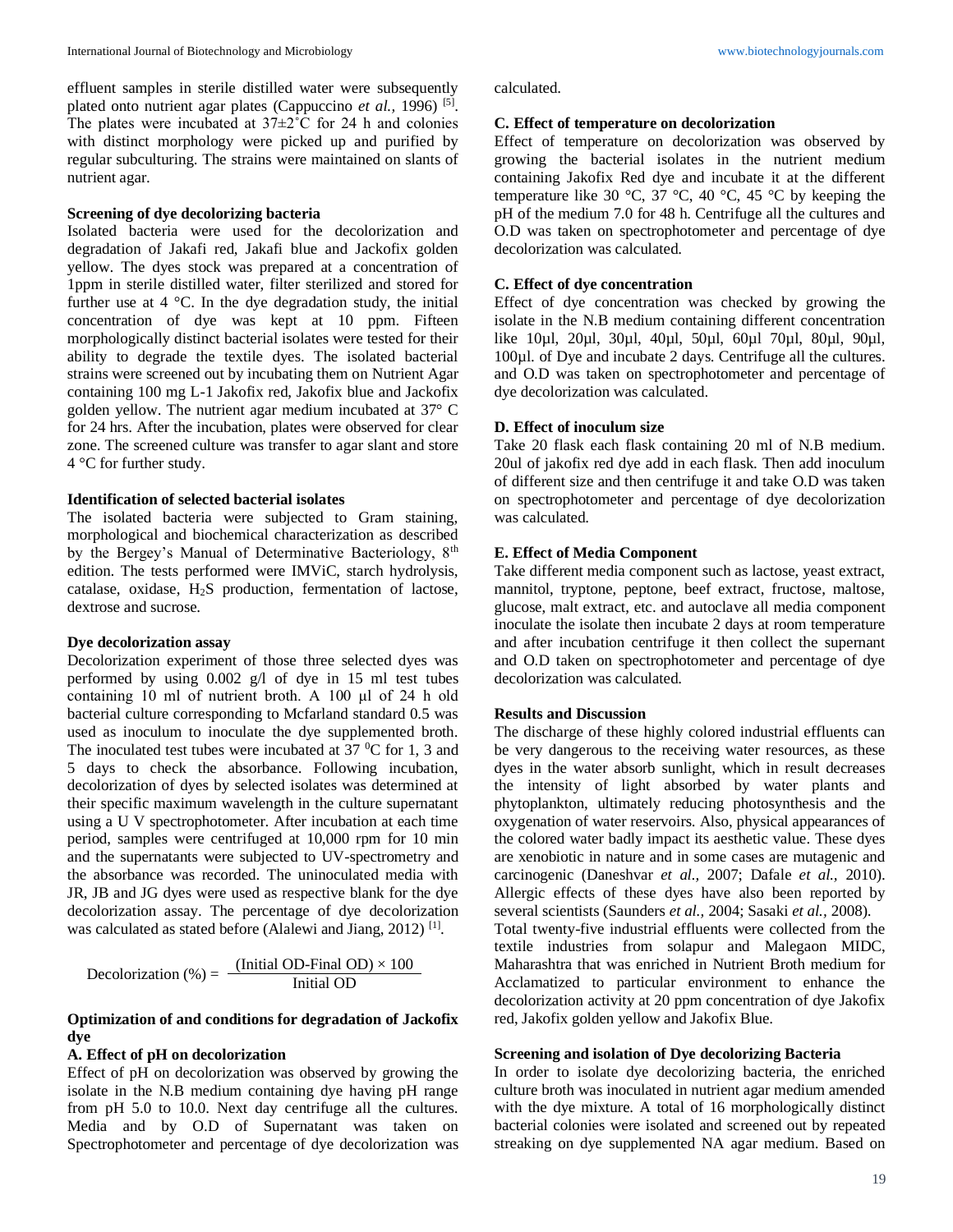vigorous growth on the medium four bacterial isolates designated as S1, S2, S3, to S16 were selected for further studies. During screening process no zone of clearance around bacterial colonies was observed as reported previously (Rajee *et al.,* 2011; Mahbub *et al.,* 2012) [16, 14]. Hence, growth on dye supplemented NA agar medium as white colonies considered

as a positive result for screening potent dye decolorizers. According to Chen *et al.*, 2003<sup>[6]</sup> cell mat coloring occurs as a result of biosorption of dye, whereas retaining the original mat color indicates biodegradation. Thus, retaining the original colony color presumptively suggests that dye decolorization was an enzymatic process rather than adsorption of dyes.



**Fig 1:** Screening and isolation of dye decolorizing Bacteria

# **Dye decolorization by bacterial monoculture and consortium**

In the present study selected bacterial isolates and developed consortium was tested for their ability to decolorize three commonly used textile dyes Jakofix red, Jakofix golden yellow and Jakofix Blue at a final concentration of 100 mg L-  $^{[1]}$ . Therefore, a final dye concentration of 100 mg  $L^{-1}$  was chosen for decolorization assay throughout the study. After 2, 4 and 6 days of incubation period, satisfactory result of dye decolorization by selected bacterial monoculture and consortium was recorded. Previous studies reported that only few researches were successful in isolating bacterial culture

capable of utilizing dyes as sole source of energy (Sarnaik, 1999) [18] .

This may be due to co-metabolic nature of microorganisms in natural environments. In co-metabolic process, specific cosubstrates are added which can induce the biodegradation process and subsequently, reduce the overall process time (Jadhav *et al.*, 2008)  $[9]$ . It was reported that medium compositions are critical to the efficiency of microbial decolorization and the reduction of azo dyes depends on the presence and availability of a co-substrate because it acts as an electron donor for the azo dye reduction (Banat *et al.,* 1996) [3] .

Table 1: Percentage of dye decolorization by bacteria isolated for effluents

| <b>Name of Dye</b>   | %Dye Decolorization |
|----------------------|---------------------|
| Jakofix red          | 86                  |
| Jakofix Blue         | 24                  |
| Jakofix Golden       | 32                  |
| Crystal violet       | 26                  |
| Methyl violet        | 14                  |
| Safranine            | 16                  |
| <b>Basic Fuschin</b> | 15                  |
| Methyl Red           | 18                  |

**Table 2:** Dye decolorization by bacteria isolated for effluents and probable species of bacteria

| <b>Isolates Code No</b> | Dye Decolorization $(\% )$ | Probable bacteria |
|-------------------------|----------------------------|-------------------|
| S1                      | 25                         | Aeromonas sp.     |
| S2                      | 42                         | Aeromonas sp.     |
| S <sub>3</sub>          | 50                         | Pseudomonas sp.   |
| S4                      | 44                         | Klebisiella sp.   |
| S5                      | 28                         | Pseudomonas sp.   |
| S6                      | 35                         | Klebisiella sp.   |
| S7                      | 24                         | Pseudomonas sp.   |
| S8                      | 33                         | Aeromonas sp.     |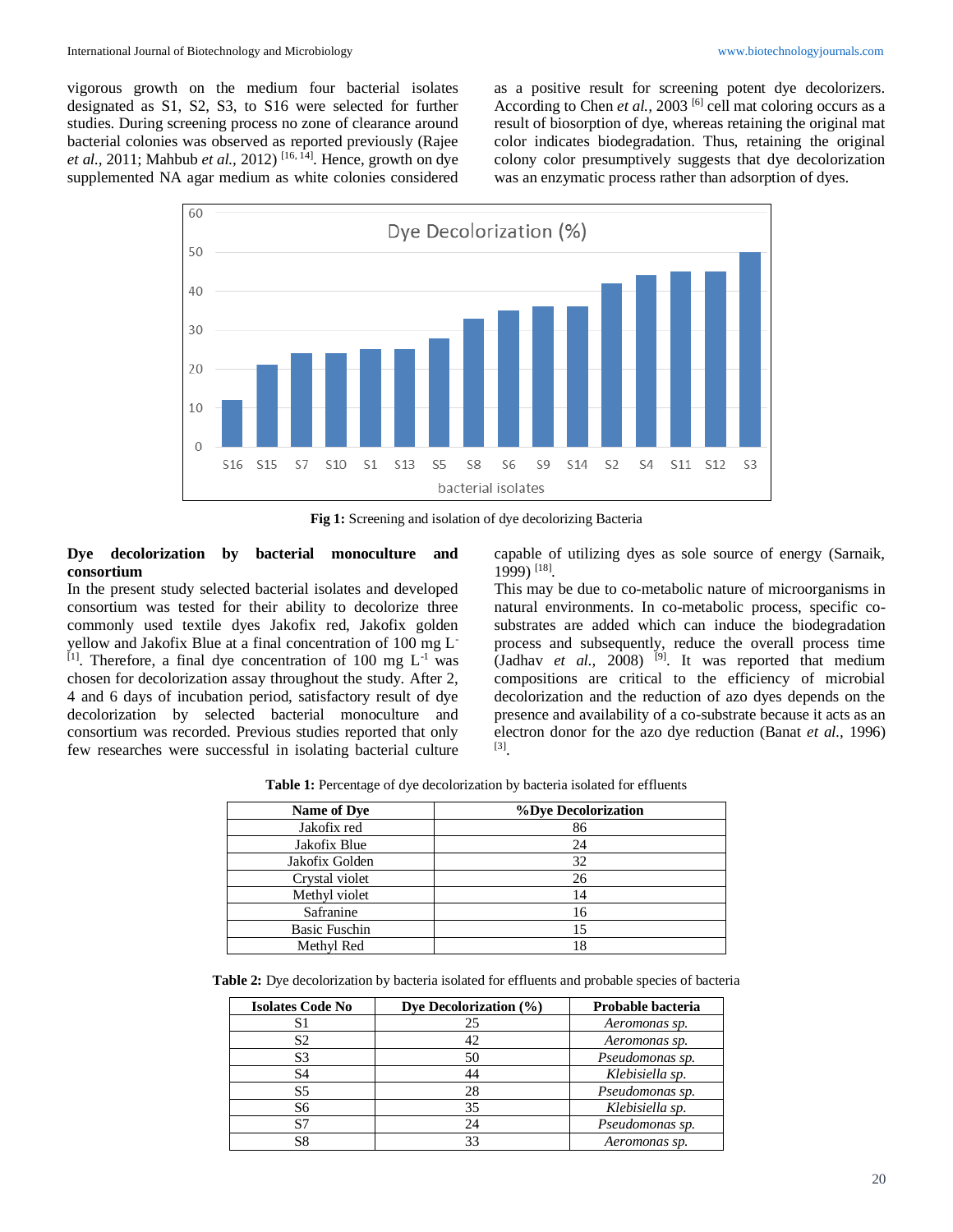| S9              | 36 | Pseudomonas sp. |
|-----------------|----|-----------------|
| S <sub>10</sub> |    | Klebisiella sp. |
| S11             |    | Pseudomonas sp. |
| S <sub>12</sub> |    | Pseudomonas sp. |
| S <sub>13</sub> | 25 | Klebisiella sp. |
| S <sub>14</sub> | 36 | Aeromonas sp.   |
| S <sub>15</sub> |    | Pseudomonas sp. |
| S <sub>16</sub> |    | Aeromonas sp.   |



**Fig 2:** Percentage of dye decolorization by bacteria isolated for effluents

# **Identification of selected bacterial isolates**

The selected bacterial isolates were characterized on the basis of their cultural, morphological physiological and biochemical characteristics. All these characteristics were then compared





Isolates Industrial Dye

**Fig 3:** Optimization of Different media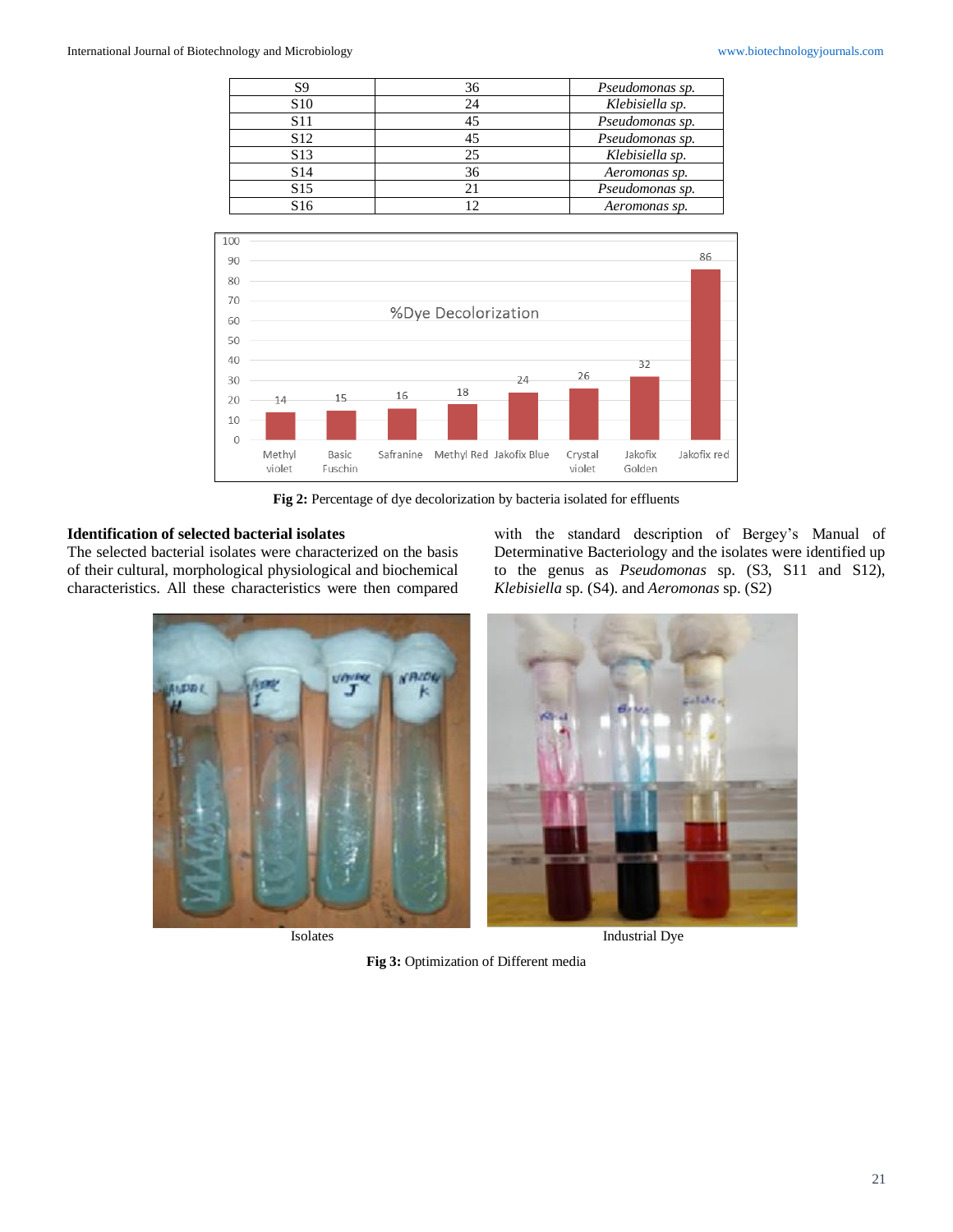

**Fig 4:** Optimization of Different Media for dye decolorization

Factors like substrate concentration, temperature and pH were optimized during the experimentation for maximizing decolorizing efficiency of the isolates. Different carbon sources (glucose, yeast extract, mannitol and maltose) at the concentration of  $4 \text{ g L}^{-1}$  were also tested as co- substrate in the decolorization process. Optimization studies included various concentration of dye (50, 100, 150, 200 and 250 mg L-1), pH values  $(5, 6, 7, 8, 9)$  and temperatures  $(25, 30, 35, 40, 45^{\circ}C)$ . All the bacterial isolates S1, S2, …… were tested to optimize their decolorization efficiency. While culture conditions were the same as used in decolorization experiment i.e., minimal salt medium was used along with the 100 mg L-1 of dye (Figure 4). Uninoculated blanks were run to check the abiotic decolorization during the experimentation.

It was indicated that increase in substrate concentration from its optimum level had negative effect on decolorization capacity of isolates. Investigations with different dye concentrations in other experiments also reported higher net color removal efficiencies at lower dye concentrations (Cruz and Buitron, 2001; Kapdan and Oztekin, 2003; Sponza and Isik,  $2005$ ) <sup>[7, 13, 20]</sup>. Dyes generally contain one or more sulphonic-acid groups on aromatic rings, which might act as detergents to inhibit the growth of microorganisms (Chen *et al.,* 2003) [6]. Another reason of the toxicity at higher concentration may be due to the presence of heavy metals

(metal-complex dyes) and/or the presence of nonhydrolyzed reactive groups which may retard the bacterial growth (reactive dyes) (Sponza and Isik, 2005)  $[20]$ . Similarly, reduction in decolorization at low concentration of the substrate might be due to the decrease in enzyme ability to recognize the substrate efficiently. Similar results were also reported by Guo *et al.*,  $(2008)$ <sup>[8]</sup>. The mesophilic range is traditionally used (Varel *et al.,* 1980) [21] since it is generally thought that maintaining high temperature would be uneconomical, while degradation within the psychrophilic range is too slow. Overall, one of the selected isolates (S3) of bacteria was able to completely remove color of the dye in textile effluents. However, these isolates should be tested at large scale treatment system to examine their potential for bioremediation of dye-polluted wastewaters.

# **Conclusion**

The present study concludes that the bacterial strains of this study, *Pseudomonas* species, *Klebisiella* species., and *Aeromonas* species, can be used as a good microbial source for removal of the dyes form the effluents from textile industries. The isolated and identified bacterial strains were found to be most effective and having enormous potential of textile dye degradation under versatile environmental conditions.